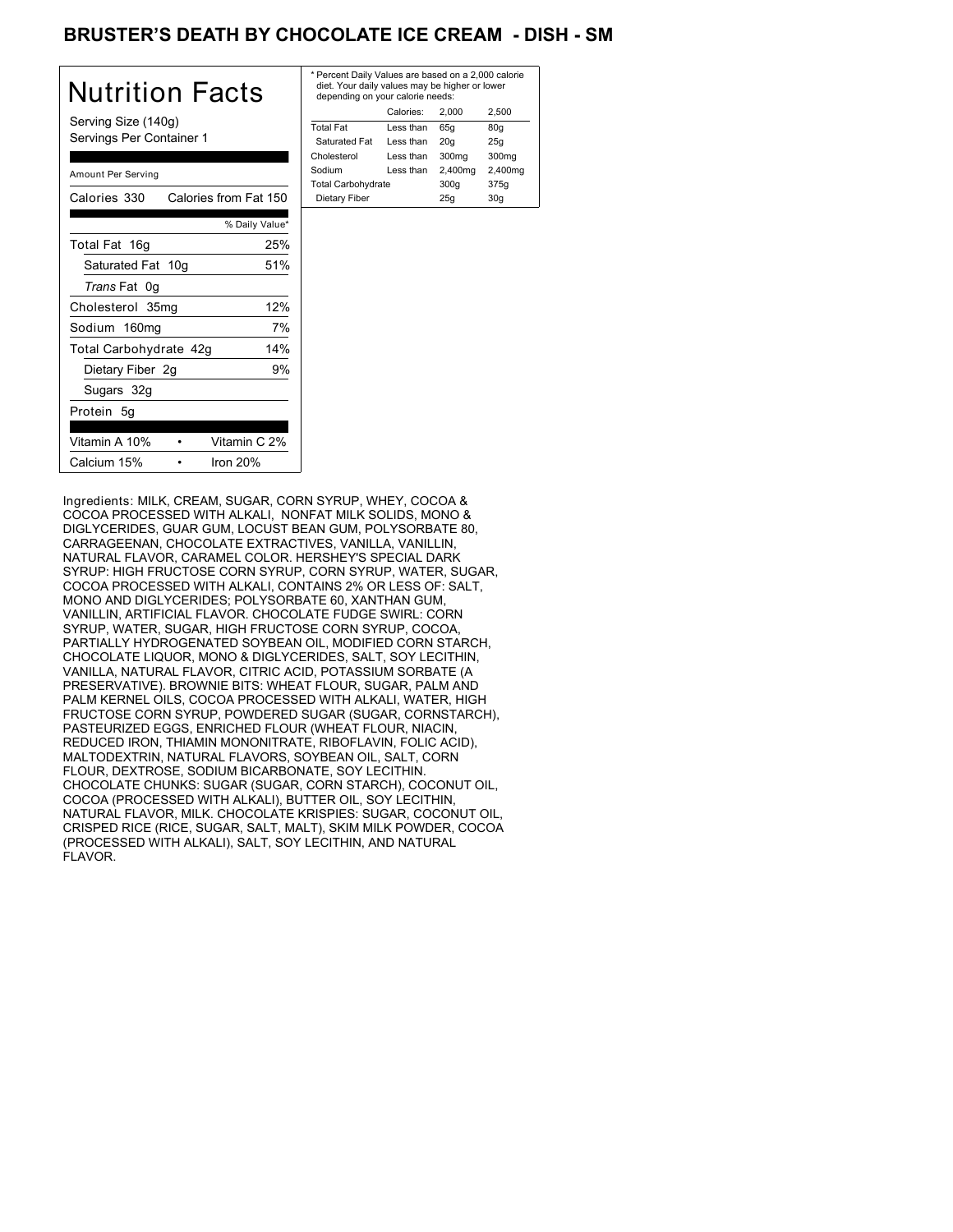# BRUSTER'S DEATH BY CHOCOLATE ICE CREAM - DISH - REG

| Nutrition Facts                                 | * Pe<br>die<br>de  |
|-------------------------------------------------|--------------------|
| Serving Size (210g)<br>Servings Per Container 1 | Tota<br>Sa         |
| Amount Per Serving                              | Cho<br>Soc<br>Tota |
| Calories 500<br>Calories from Fat 220           | Di                 |
| % Daily Value*                                  |                    |
| Total Fat 25g<br>38%                            |                    |
| 77%<br>Saturated Fat 15g                        |                    |
| Trans Fat 0g                                    |                    |
| 17%<br>Cholesterol 50mg                         |                    |
| 10%<br>Sodium 240mg                             |                    |
| 21%<br>Total Carbohydrate 62g                   |                    |
| 13%<br>Dietary Fiber 3g                         |                    |
| Sugars 48g                                      |                    |
| Protein 7g                                      |                    |
| Vitamin C 4%<br>Vitamin A 15%                   |                    |
| Calcium 20%<br>Iron $30%$                       |                    |

| * Percent Daily Values are based on a 2,000 calorie<br>diet. Your daily values may be higher or lower<br>depending on your calorie needs: |           |         |                   |
|-------------------------------------------------------------------------------------------------------------------------------------------|-----------|---------|-------------------|
|                                                                                                                                           | Calories: | 2.000   | 2.500             |
| <b>Total Fat</b>                                                                                                                          | Less than | 65q     | 80q               |
| Saturated Fat                                                                                                                             | Less than | 20q     | 25q               |
| Cholesterol                                                                                                                               | Less than | 300mg   | 300 <sub>mq</sub> |
| Sodium                                                                                                                                    | Less than | 2,400mg | 2,400mg           |
| <b>Total Carbohydrate</b>                                                                                                                 |           | 300q    | 375g              |
| Dietary Fiber                                                                                                                             |           | 25q     | 30q               |

Ingredients: MILK, CREAM, SUGAR, CORN SYRUP, WHEY, COCOA & COCOA PROCESSED WITH ALKALI, NONFAT MILK SOLIDS, MONO & DIGLYCERIDES, GUAR GUM, LOCUST BEAN GUM, POLYSORBATE 80, CARRAGEENAN, CHOCOLATE EXTRACTIVES, VANILLA, VANILLIN, NATURAL FLAVOR, CARAMEL COLOR. HERSHEY'S SPECIAL DARK SYRUP: HIGH FRUCTOSE CORN SYRUP, CORN SYRUP, WATER, SUGAR, COCOA PROCESSED WITH ALKALI, CONTAINS 2% OR LESS OF: SALT, MONO AND DIGLYCERIDES; POLYSORBATE 60, XANTHAN GUM, VANILLIN, ARTIFICIAL FLAVOR. CHOCOLATE FUDGE SWIRL: CORN SYRUP, WATER, SUGAR, HIGH FRUCTOSE CORN SYRUP, COCOA, PARTIALLY HYDROGENATED SOYBEAN OIL, MODIFIED CORN STARCH, CHOCOLATE LIQUOR, MONO & DIGLYCERIDES, SALT, SOY LECITHIN, VANILLA, NATURAL FLAVOR, CITRIC ACID, POTASSIUM SORBATE (A PRESERVATIVE). BROWNIE BITS: WHEAT FLOUR, SUGAR, PALM AND PALM KERNEL OILS, COCOA PROCESSED WITH ALKALI, WATER, HIGH FRUCTOSE CORN SYRUP, POWDERED SUGAR (SUGAR, CORNSTARCH), PASTEURIZED EGGS, ENRICHED FLOUR (WHEAT FLOUR, NIACIN, REDUCED IRON, THIAMIN MONONITRATE, RIBOFLAVIN, FOLIC ACID), MALTODEXTRIN, NATURAL FLAVORS, SOYBEAN OIL, SALT, CORN FLOUR, DEXTROSE, SODIUM BICARBONATE, SOY LECITHIN. CHOCOLATE CHUNKS: SUGAR (SUGAR, CORN STARCH), COCONUT OIL, COCOA (PROCESSED WITH ALKALI), BUTTER OIL, SOY LECITHIN, NATURAL FLAVOR, MILK. CHOCOLATE KRISPIES: SUGAR, COCONUT OIL, CRISPED RICE (RICE, SUGAR, SALT, MALT), SKIM MILK POWDER, COCOA (PROCESSED WITH ALKALI), SALT, SOY LECITHIN, AND NATURAL FLAVOR.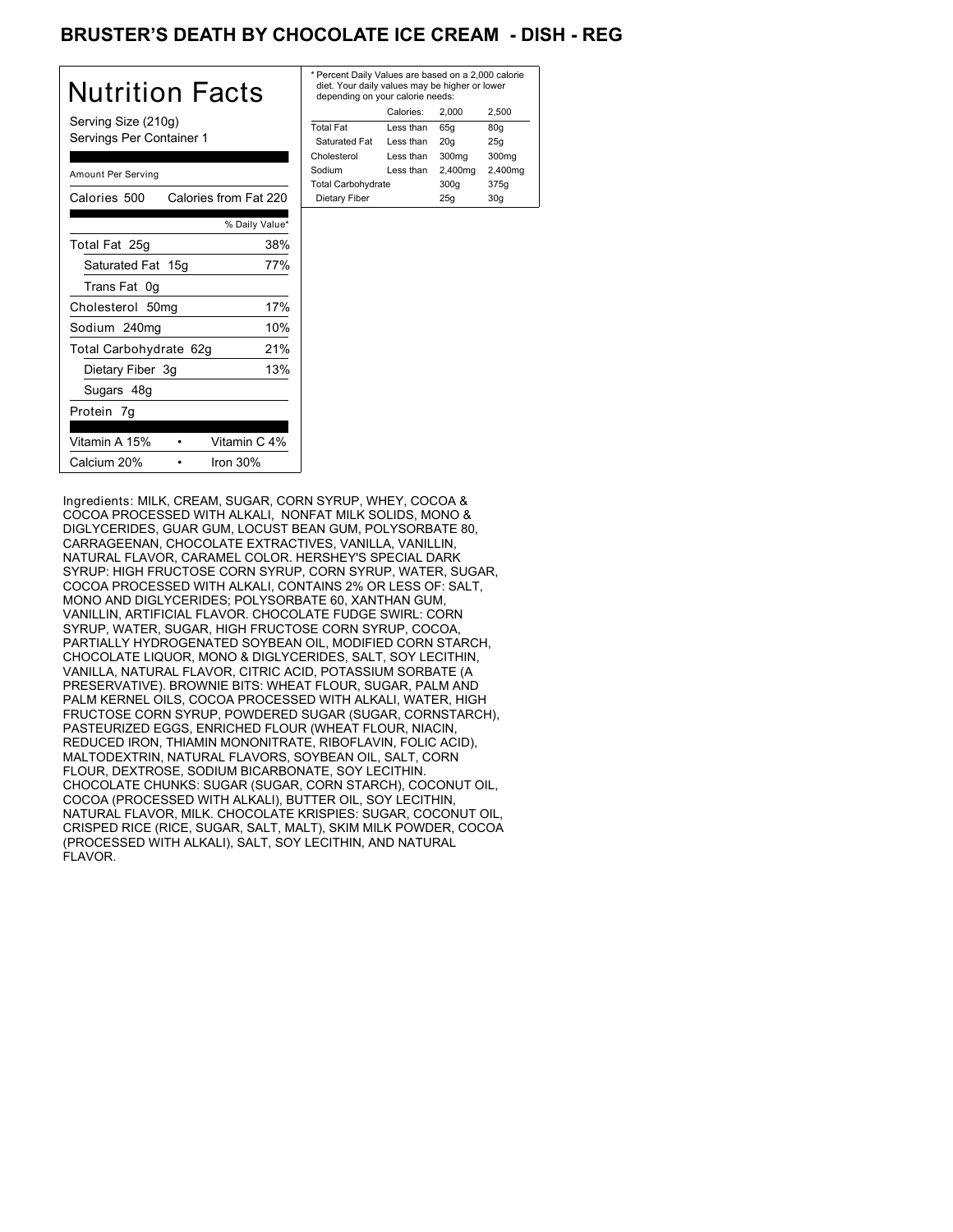# BRUSTER'S DEATH BY CHOCOLATE ICE CREAM - DISH - LG

| Nutrition Facts                                 | * F<br>c<br>d  |
|-------------------------------------------------|----------------|
| Serving Size (280g)<br>Servings Per Container 1 | Тc<br>Ś        |
| Amount Per Serving                              | Cł<br>Sc<br>Тc |
| Calories from Fat 290<br>Calories 670           | С              |
| % Daily Value*                                  |                |
| 50%<br>Total Fat 33g                            |                |
| Saturated Fat 20g<br>102%                       |                |
| Trans Fat 0g                                    |                |
| 23%<br>Cholesterol 70mg                         |                |
| 13%<br>Sodium 320mg                             |                |
| 28%<br>Total Carbohydrate 83g                   |                |
| 18%<br>Dietary Fiber 4g                         |                |
| Sugars 64g                                      |                |
| Protein 9g                                      |                |
| Vitamin C 4%<br>Vitamin A 20%                   |                |
| Calcium 25%<br>lron 40%                         |                |

| * Percent Daily Values are based on a 2,000 calorie<br>diet. Your daily values may be higher or lower<br>depending on your calorie needs: |         |         |  |
|-------------------------------------------------------------------------------------------------------------------------------------------|---------|---------|--|
| Calories:                                                                                                                                 | 2.000   | 2.500   |  |
| Less than                                                                                                                                 | 65q     | 80q     |  |
| Less than                                                                                                                                 | 20q     | 25q     |  |
| Less than                                                                                                                                 | 300mg   | 300mg   |  |
| Less than                                                                                                                                 | 2,400mg | 2,400mg |  |
| <b>Total Carbohydrate</b>                                                                                                                 |         | 375g    |  |
| Dietary Fiber<br>25q<br>30q                                                                                                               |         |         |  |
|                                                                                                                                           |         | 300q    |  |

Ingredients: MILK, CREAM, SUGAR, CORN SYRUP, WHEY, COCOA & COCOA PROCESSED WITH ALKALI, NONFAT MILK SOLIDS, MONO & DIGLYCERIDES, GUAR GUM, LOCUST BEAN GUM, POLYSORBATE 80, CARRAGEENAN, CHOCOLATE EXTRACTIVES, VANILLA, VANILLIN, NATURAL FLAVOR, CARAMEL COLOR. HERSHEY'S SPECIAL DARK SYRUP: HIGH FRUCTOSE CORN SYRUP, CORN SYRUP, WATER, SUGAR, COCOA PROCESSED WITH ALKALI, CONTAINS 2% OR LESS OF: SALT, MONO AND DIGLYCERIDES; POLYSORBATE 60, XANTHAN GUM, VANILLIN, ARTIFICIAL FLAVOR. CHOCOLATE FUDGE SWIRL: CORN SYRUP, WATER, SUGAR, HIGH FRUCTOSE CORN SYRUP, COCOA, PARTIALLY HYDROGENATED SOYBEAN OIL, MODIFIED CORN STARCH, CHOCOLATE LIQUOR, MONO & DIGLYCERIDES, SALT, SOY LECITHIN, VANILLA, NATURAL FLAVOR, CITRIC ACID, POTASSIUM SORBATE (A PRESERVATIVE). BROWNIE BITS: WHEAT FLOUR, SUGAR, PALM AND PALM KERNEL OILS, COCOA PROCESSED WITH ALKALI, WATER, HIGH FRUCTOSE CORN SYRUP, POWDERED SUGAR (SUGAR, CORNSTARCH), PASTEURIZED EGGS, ENRICHED FLOUR (WHEAT FLOUR, NIACIN, REDUCED IRON, THIAMIN MONONITRATE, RIBOFLAVIN, FOLIC ACID), MALTODEXTRIN, NATURAL FLAVORS, SOYBEAN OIL, SALT, CORN FLOUR, DEXTROSE, SODIUM BICARBONATE, SOY LECITHIN. CHOCOLATE CHUNKS: SUGAR (SUGAR, CORN STARCH), COCONUT OIL, COCOA (PROCESSED WITH ALKALI), BUTTER OIL, SOY LECITHIN, NATURAL FLAVOR, MILK. CHOCOLATE KRISPIES: SUGAR, COCONUT OIL, CRISPED RICE (RICE, SUGAR, SALT, MALT), SKIM MILK POWDER, COCOA (PROCESSED WITH ALKALI), SALT, SOY LECITHIN, AND NATURAL FLAVOR.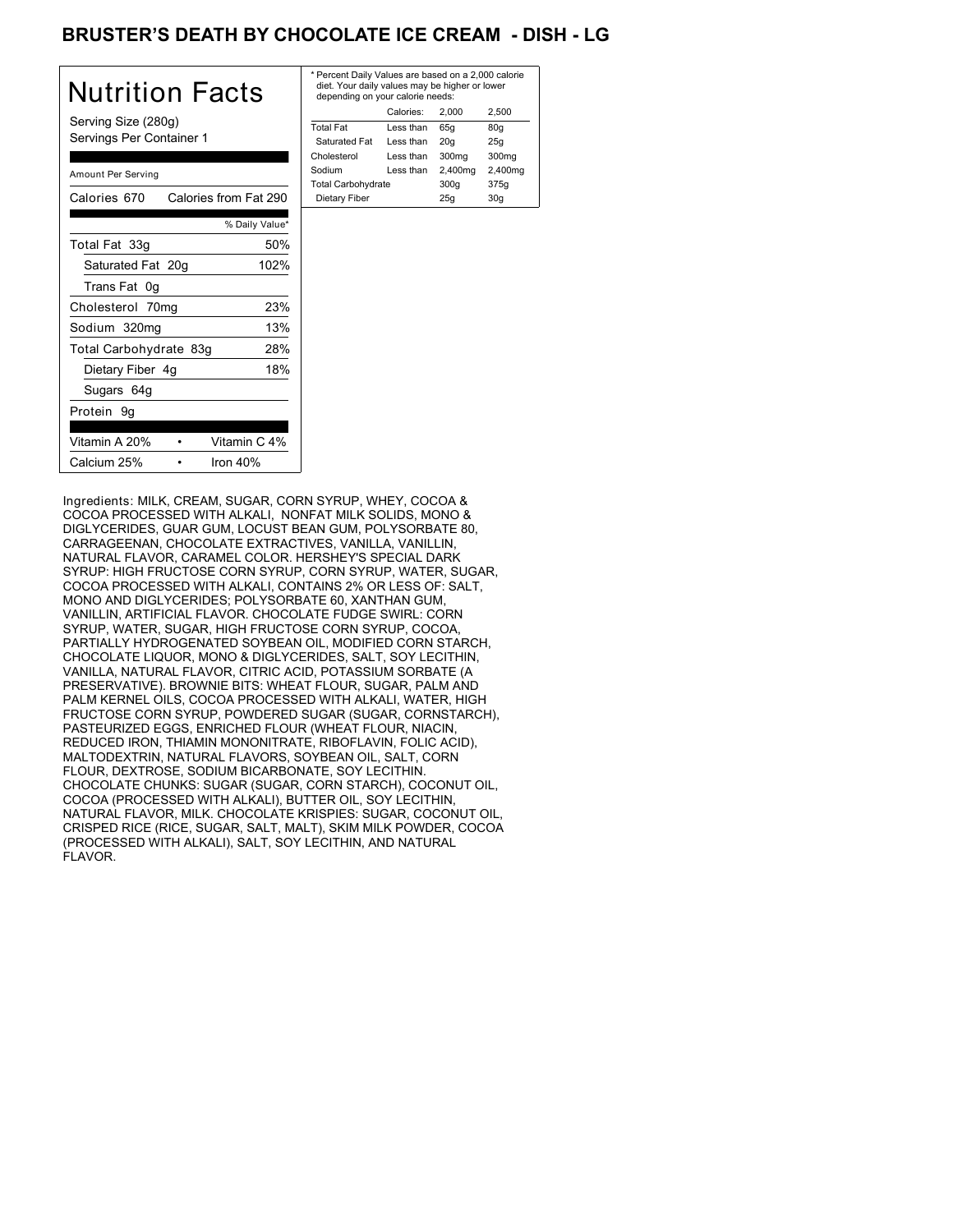# BRUSTER'S DEATH BY CHOCOLATE ICE CREAM - SUGAR CONE - SM

| Nutrition Facts                                 | * Pe<br>die<br>de |
|-------------------------------------------------|-------------------|
| Serving Size (153g)<br>Servings Per Container 1 | Tota<br>Sa<br>Cho |
| Amount Per Serving                              | Sod<br>Tota       |
| Calories from Fat 150<br>Calories 390           | Die               |
| % Daily Value*                                  |                   |
| 26%<br>Total Fat 17g                            |                   |
| Saturated Fat 10g<br>51%                        |                   |
| Trans Fat 0g                                    |                   |
| 12%<br>Cholesterol 35mg                         |                   |
| 7%<br>Sodium 180mg                              |                   |
| 18%<br>Total Carbohydrate 54g                   |                   |
| Dietary Fiber 2g<br>9%                          |                   |
| Sugars 35g                                      |                   |
| Protein 5g                                      |                   |
| Vitamin C 2%<br>Vitamin A 10%                   |                   |
| Calcium 15%<br>Iron $20%$                       |                   |

| * Percent Daily Values are based on a 2,000 calorie<br>diet. Your daily values may be higher or lower<br>depending on your calorie needs: |           |         |                   |
|-------------------------------------------------------------------------------------------------------------------------------------------|-----------|---------|-------------------|
|                                                                                                                                           | Calories: | 2.000   | 2.500             |
| <b>Total Fat</b>                                                                                                                          | Less than | 65q     | 80q               |
| Saturated Fat                                                                                                                             | Less than | 20q     | 25q               |
| Cholesterol                                                                                                                               | Less than | 300mg   | 300 <sub>mq</sub> |
| Sodium                                                                                                                                    | Less than | 2,400mg | 2,400mg           |
| <b>Total Carbohydrate</b>                                                                                                                 |           | 300q    | 375g              |
| Dietary Fiber<br>25q<br>30q                                                                                                               |           |         |                   |
|                                                                                                                                           |           |         |                   |

Ingredients: MILK, CREAM, SUGAR, CORN SYRUP, WHEY, COCOA & COCOA PROCESSED WITH ALKALI, NONFAT MILK SOLIDS, MONO & DIGLYCERIDES, GUAR GUM, LOCUST BEAN GUM, POLYSORBATE 80, CARRAGEENAN, CHOCOLATE EXTRACTIVES, VANILLA, VANILLIN, NATURAL FLAVOR, CARAMEL COLOR. HERSHEY'S SPECIAL DARK SYRUP: HIGH FRUCTOSE CORN SYRUP, CORN SYRUP, WATER, SUGAR, COCOA PROCESSED WITH ALKALI, CONTAINS 2% OR LESS OF: SALT, MONO AND DIGLYCERIDES; POLYSORBATE 60, XANTHAN GUM, VANILLIN, ARTIFICIAL FLAVOR. CHOCOLATE FUDGE SWIRL: CORN SYRUP, WATER, SUGAR, HIGH FRUCTOSE CORN SYRUP, COCOA, PARTIALLY HYDROGENATED SOYBEAN OIL, MODIFIED CORN STARCH, CHOCOLATE LIQUOR, MONO & DIGLYCERIDES, SALT, SOY LECITHIN, VANILLA, NATURAL FLAVOR, CITRIC ACID, POTASSIUM SORBATE (A PRESERVATIVE). BROWNIE BITS: WHEAT FLOUR, SUGAR, PALM AND PALM KERNEL OILS, COCOA PROCESSED WITH ALKALI, WATER, HIGH FRUCTOSE CORN SYRUP, POWDERED SUGAR (SUGAR, CORNSTARCH), PASTEURIZED EGGS, ENRICHED FLOUR (WHEAT FLOUR, NIACIN, REDUCED IRON, THIAMIN MONONITRATE, RIBOFLAVIN, FOLIC ACID), MALTODEXTRIN, NATURAL FLAVORS, SOYBEAN OIL, SALT, CORN FLOUR, DEXTROSE, SODIUM BICARBONATE, SOY LECITHIN. CHOCOLATE CHUNKS: SUGAR (SUGAR, CORN STARCH), COCONUT OIL, COCOA (PROCESSED WITH ALKALI), BUTTER OIL, SOY LECITHIN, NATURAL FLAVOR, MILK. CHOCOLATE KRISPIES: SUGAR, COCONUT OIL, CRISPED RICE (RICE, SUGAR, SALT, MALT), SKIM MILK POWDER, COCOA (PROCESSED WITH ALKALI), SALT, SOY LECITHIN, AND NATURAL FLAVOR. SUGAR CONE: ENRICHED WHEAT FLOUR (ENRICHED WITH NIACIN, REDUCED IRON, THIAMIN MONONITRATE, RIBOFLAVIN, FOLIC ACID), TAPIOCA FLOUR, SUGAR, VEGETABLE SHORTENING (SOYBEAN AND/OR CANOLA OIL, MODIFIED PALM OIL, SOY LECITHIN, AND/OR PARTIALLY HYDROGENATED SOYBEAN OIL), OAT FIBER AND/OR VEGETABLE FIBER, SALT, CARAMEL COLOR, ARTIFICIAL FLAVOR, SOY **LECITHIN**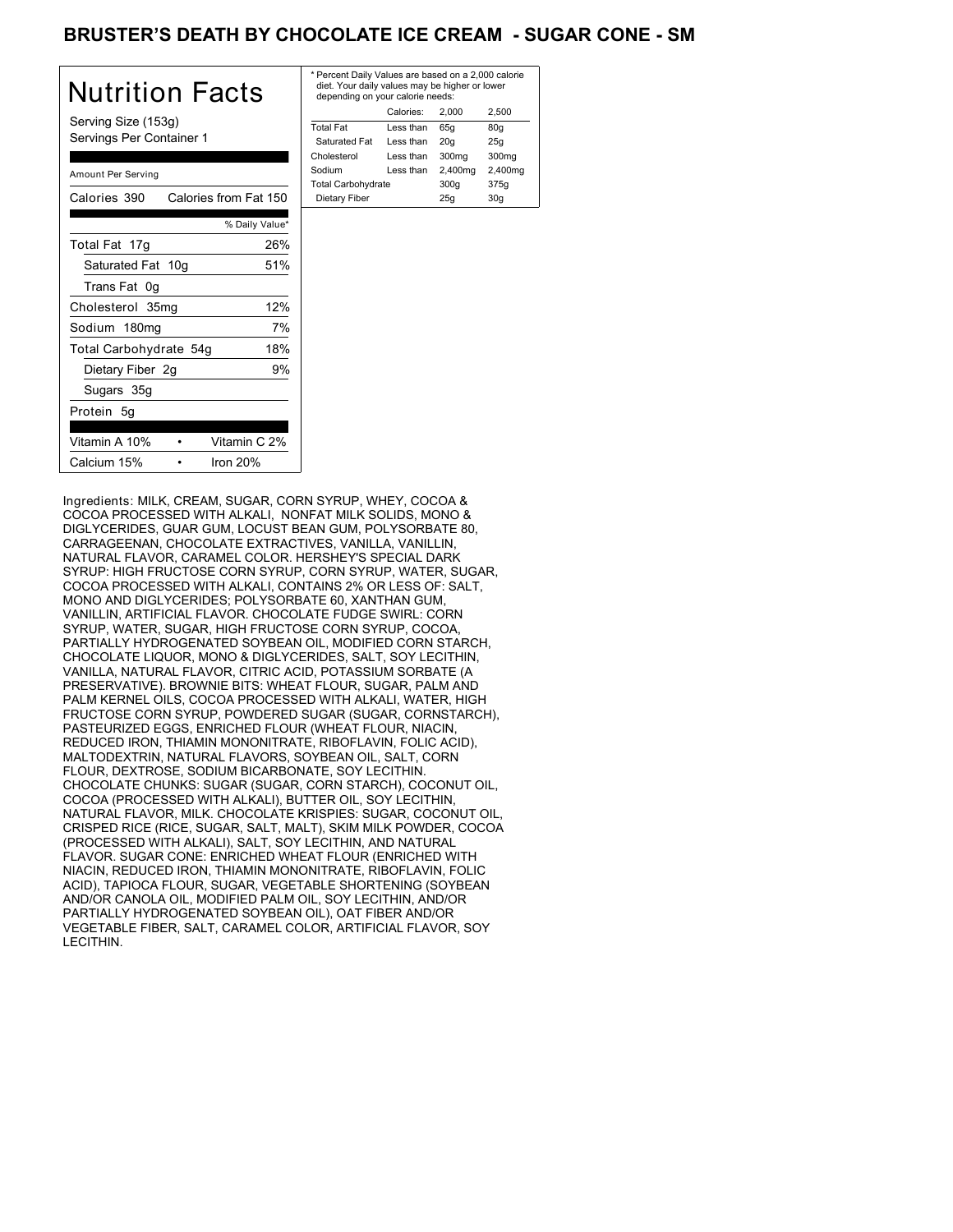# BRUSTER'S DEATH BY CHOCOLATE ICE CREAM - SUGAR CONE - REG

| Nutrition Facts                                 | * Pe<br>die<br>de |
|-------------------------------------------------|-------------------|
| Serving Size (223g)<br>Servings Per Container 1 | Tota<br>Sa<br>Cho |
| Amount Per Serving                              | Sod<br>Tota       |
| Calories 550 Calories from Fat 220              | Die               |
| % Daily Value*                                  |                   |
| 38%<br>Total Fat 25g                            |                   |
| 77%<br>Saturated Fat 15g                        |                   |
| Trans Fat 0g                                    |                   |
| Cholesterol 50mg<br>17%                         |                   |
| 11%<br>Sodium 260mg                             |                   |
| 25%<br>Total Carbohydrate 74g                   |                   |
| 13%<br>Dietary Fiber 3g                         |                   |
| Sugars 51g                                      |                   |
| Protein 8q                                      |                   |
| Vitamin C 4%<br>Vitamin A 15%                   |                   |
| Calcium 20%<br>Iron 30%                         |                   |

| * Percent Daily Values are based on a 2,000 calorie<br>diet. Your daily values may be higher or lower<br>depending on your calorie needs: |           |         |         |  |
|-------------------------------------------------------------------------------------------------------------------------------------------|-----------|---------|---------|--|
| Calories:<br>2.500<br>2.000                                                                                                               |           |         |         |  |
| <b>Total Fat</b>                                                                                                                          | Less than | 65q     | 80q     |  |
| Saturated Fat                                                                                                                             | Less than | 20q     | 25q     |  |
| Cholesterol                                                                                                                               | Less than | 300mg   | 300mg   |  |
| Sodium                                                                                                                                    | Less than | 2,400mg | 2,400mg |  |
| <b>Total Carbohydrate</b>                                                                                                                 |           | 300q    | 375g    |  |
| Dietary Fiber<br>30q<br>25q                                                                                                               |           |         |         |  |
|                                                                                                                                           |           |         |         |  |

Ingredients: MILK, CREAM, SUGAR, CORN SYRUP, WHEY, COCOA & COCOA PROCESSED WITH ALKALI, NONFAT MILK SOLIDS, MONO & DIGLYCERIDES, GUAR GUM, LOCUST BEAN GUM, POLYSORBATE 80, CARRAGEENAN, CHOCOLATE EXTRACTIVES, VANILLA, VANILLIN, NATURAL FLAVOR, CARAMEL COLOR. HERSHEY'S SPECIAL DARK SYRUP: HIGH FRUCTOSE CORN SYRUP, CORN SYRUP, WATER, SUGAR, COCOA PROCESSED WITH ALKALI, CONTAINS 2% OR LESS OF: SALT, MONO AND DIGLYCERIDES; POLYSORBATE 60, XANTHAN GUM, VANILLIN, ARTIFICIAL FLAVOR. CHOCOLATE FUDGE SWIRL: CORN SYRUP, WATER, SUGAR, HIGH FRUCTOSE CORN SYRUP, COCOA, PARTIALLY HYDROGENATED SOYBEAN OIL, MODIFIED CORN STARCH, CHOCOLATE LIQUOR, MONO & DIGLYCERIDES, SALT, SOY LECITHIN, VANILLA, NATURAL FLAVOR, CITRIC ACID, POTASSIUM SORBATE (A PRESERVATIVE). BROWNIE BITS: WHEAT FLOUR, SUGAR, PALM AND PALM KERNEL OILS, COCOA PROCESSED WITH ALKALI, WATER, HIGH FRUCTOSE CORN SYRUP, POWDERED SUGAR (SUGAR, CORNSTARCH), PASTEURIZED EGGS, ENRICHED FLOUR (WHEAT FLOUR, NIACIN, REDUCED IRON, THIAMIN MONONITRATE, RIBOFLAVIN, FOLIC ACID), MALTODEXTRIN, NATURAL FLAVORS, SOYBEAN OIL, SALT, CORN FLOUR, DEXTROSE, SODIUM BICARBONATE, SOY LECITHIN. CHOCOLATE CHUNKS: SUGAR (SUGAR, CORN STARCH), COCONUT OIL, COCOA (PROCESSED WITH ALKALI), BUTTER OIL, SOY LECITHIN, NATURAL FLAVOR, MILK. CHOCOLATE KRISPIES: SUGAR, COCONUT OIL, CRISPED RICE (RICE, SUGAR, SALT, MALT), SKIM MILK POWDER, COCOA (PROCESSED WITH ALKALI), SALT, SOY LECITHIN, AND NATURAL FLAVOR. SUGAR CONE: ENRICHED WHEAT FLOUR (ENRICHED WITH NIACIN, REDUCED IRON, THIAMIN MONONITRATE, RIBOFLAVIN, FOLIC ACID), TAPIOCA FLOUR, SUGAR, VEGETABLE SHORTENING (SOYBEAN AND/OR CANOLA OIL, MODIFIED PALM OIL, SOY LECITHIN, AND/OR PARTIALLY HYDROGENATED SOYBEAN OIL), OAT FIBER AND/OR VEGETABLE FIBER, SALT, CARAMEL COLOR, ARTIFICIAL FLAVOR, SOY **LECITHIN**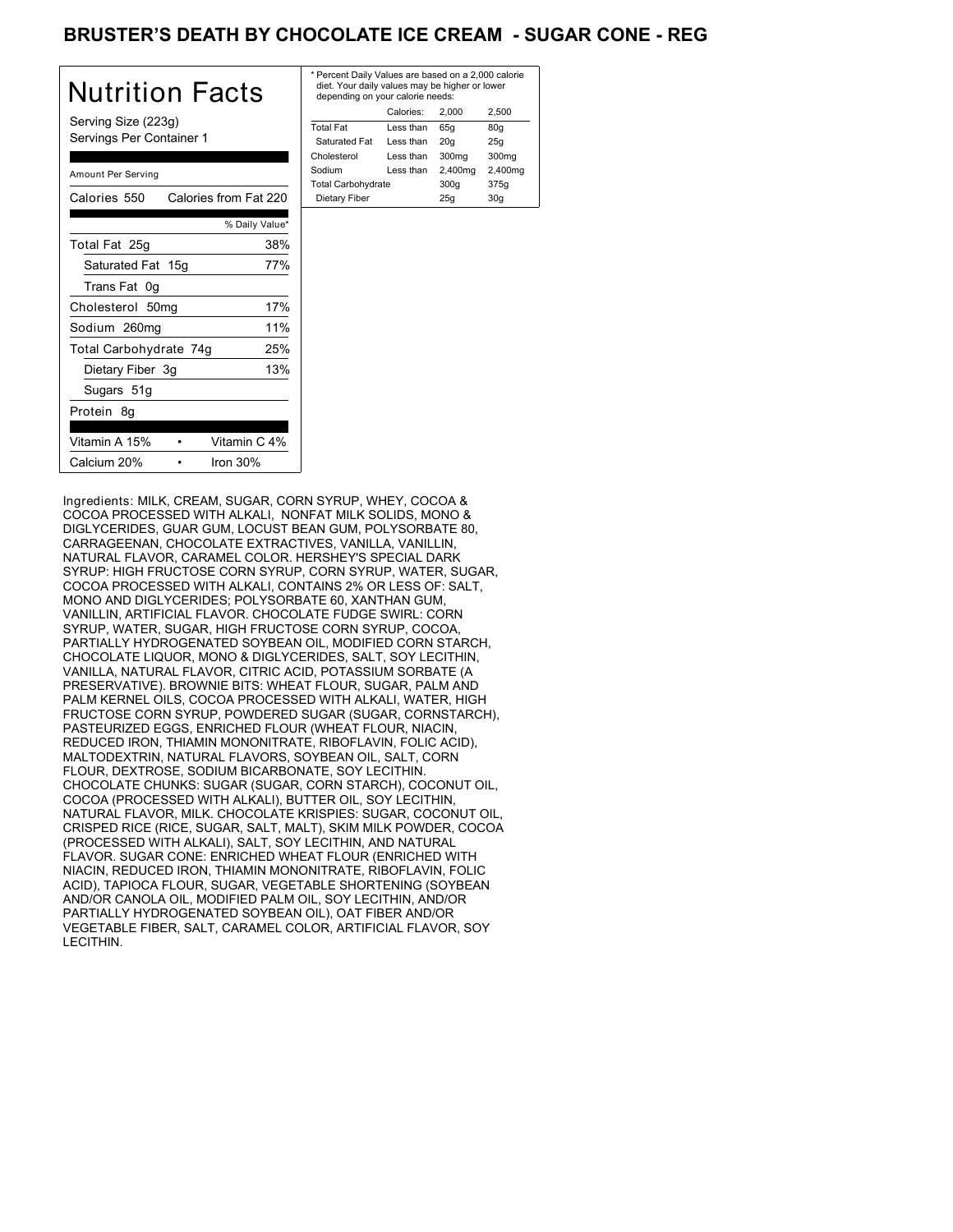# BRUSTER'S DEATH BY CHOCOLATE ICE CREAM - SUGAR CONE - LG

| Nutrition Facts                                 | $*$ Pe<br>di<br>de |
|-------------------------------------------------|--------------------|
| Serving Size (293g)<br>Servings Per Container 1 | Tot<br>S.<br>Cho   |
| Amount Per Serving                              | <b>Soc</b><br>Tot  |
| Calories from Fat 300<br>Calories 720           | Di                 |
| % Daily Value*                                  |                    |
| 51%<br>Total Fat 33g                            |                    |
| Saturated Fat 20g<br>102%                       |                    |
| Trans Fat 0g                                    |                    |
| 23%<br>Cholesterol 70mg                         |                    |
| 14%<br>Sodium 340mg                             |                    |
| 32%<br>Total Carbohydrate 95g                   |                    |
| 18%<br>Dietary Fiber 4g                         |                    |
| Sugars 67g                                      |                    |
| Protein 10g                                     |                    |
| Vitamin C 4%<br>Vitamin A 20%                   |                    |
| Calcium 30%<br>Iron $40%$                       |                    |

| * Percent Daily Values are based on a 2,000 calorie<br>diet. Your daily values may be higher or lower<br>depending on your calorie needs: |           |         |         |
|-------------------------------------------------------------------------------------------------------------------------------------------|-----------|---------|---------|
|                                                                                                                                           | Calories: | 2.000   | 2.500   |
| <b>Total Fat</b>                                                                                                                          | Less than | 65q     | 80q     |
| Saturated Fat                                                                                                                             | Less than | 20q     | 25q     |
| Cholesterol                                                                                                                               | Less than | 300mg   | 300mg   |
| Sodium                                                                                                                                    | Less than | 2,400mg | 2,400mg |
| <b>Total Carbohydrate</b>                                                                                                                 |           | 300q    | 375g    |
| Dietary Fiber<br>30q<br>25q                                                                                                               |           |         |         |
|                                                                                                                                           |           |         |         |

Ingredients: MILK, CREAM, SUGAR, CORN SYRUP, WHEY, COCOA & COCOA PROCESSED WITH ALKALI, NONFAT MILK SOLIDS, MONO & DIGLYCERIDES, GUAR GUM, LOCUST BEAN GUM, POLYSORBATE 80, CARRAGEENAN, CHOCOLATE EXTRACTIVES, VANILLA, VANILLIN, NATURAL FLAVOR, CARAMEL COLOR. HERSHEY'S SPECIAL DARK SYRUP: HIGH FRUCTOSE CORN SYRUP, CORN SYRUP, WATER, SUGAR, COCOA PROCESSED WITH ALKALI, CONTAINS 2% OR LESS OF: SALT, MONO AND DIGLYCERIDES; POLYSORBATE 60, XANTHAN GUM, VANILLIN, ARTIFICIAL FLAVOR. CHOCOLATE FUDGE SWIRL: CORN SYRUP, WATER, SUGAR, HIGH FRUCTOSE CORN SYRUP, COCOA, PARTIALLY HYDROGENATED SOYBEAN OIL, MODIFIED CORN STARCH, CHOCOLATE LIQUOR, MONO & DIGLYCERIDES, SALT, SOY LECITHIN, VANILLA, NATURAL FLAVOR, CITRIC ACID, POTASSIUM SORBATE (A PRESERVATIVE). BROWNIE BITS: WHEAT FLOUR, SUGAR, PALM AND PALM KERNEL OILS, COCOA PROCESSED WITH ALKALI, WATER, HIGH FRUCTOSE CORN SYRUP, POWDERED SUGAR (SUGAR, CORNSTARCH), PASTEURIZED EGGS, ENRICHED FLOUR (WHEAT FLOUR, NIACIN, REDUCED IRON, THIAMIN MONONITRATE, RIBOFLAVIN, FOLIC ACID), MALTODEXTRIN, NATURAL FLAVORS, SOYBEAN OIL, SALT, CORN FLOUR, DEXTROSE, SODIUM BICARBONATE, SOY LECITHIN. CHOCOLATE CHUNKS: SUGAR (SUGAR, CORN STARCH), COCONUT OIL, COCOA (PROCESSED WITH ALKALI), BUTTER OIL, SOY LECITHIN, NATURAL FLAVOR, MILK. CHOCOLATE KRISPIES: SUGAR, COCONUT OIL, CRISPED RICE (RICE, SUGAR, SALT, MALT), SKIM MILK POWDER, COCOA (PROCESSED WITH ALKALI), SALT, SOY LECITHIN, AND NATURAL FLAVOR. SUGAR CONE: ENRICHED WHEAT FLOUR (ENRICHED WITH NIACIN, REDUCED IRON, THIAMIN MONONITRATE, RIBOFLAVIN, FOLIC ACID), TAPIOCA FLOUR, SUGAR, VEGETABLE SHORTENING (SOYBEAN AND/OR CANOLA OIL, MODIFIED PALM OIL, SOY LECITHIN, AND/OR PARTIALLY HYDROGENATED SOYBEAN OIL), OAT FIBER AND/OR VEGETABLE FIBER, SALT, CARAMEL COLOR, ARTIFICIAL FLAVOR, SOY **LECITHIN**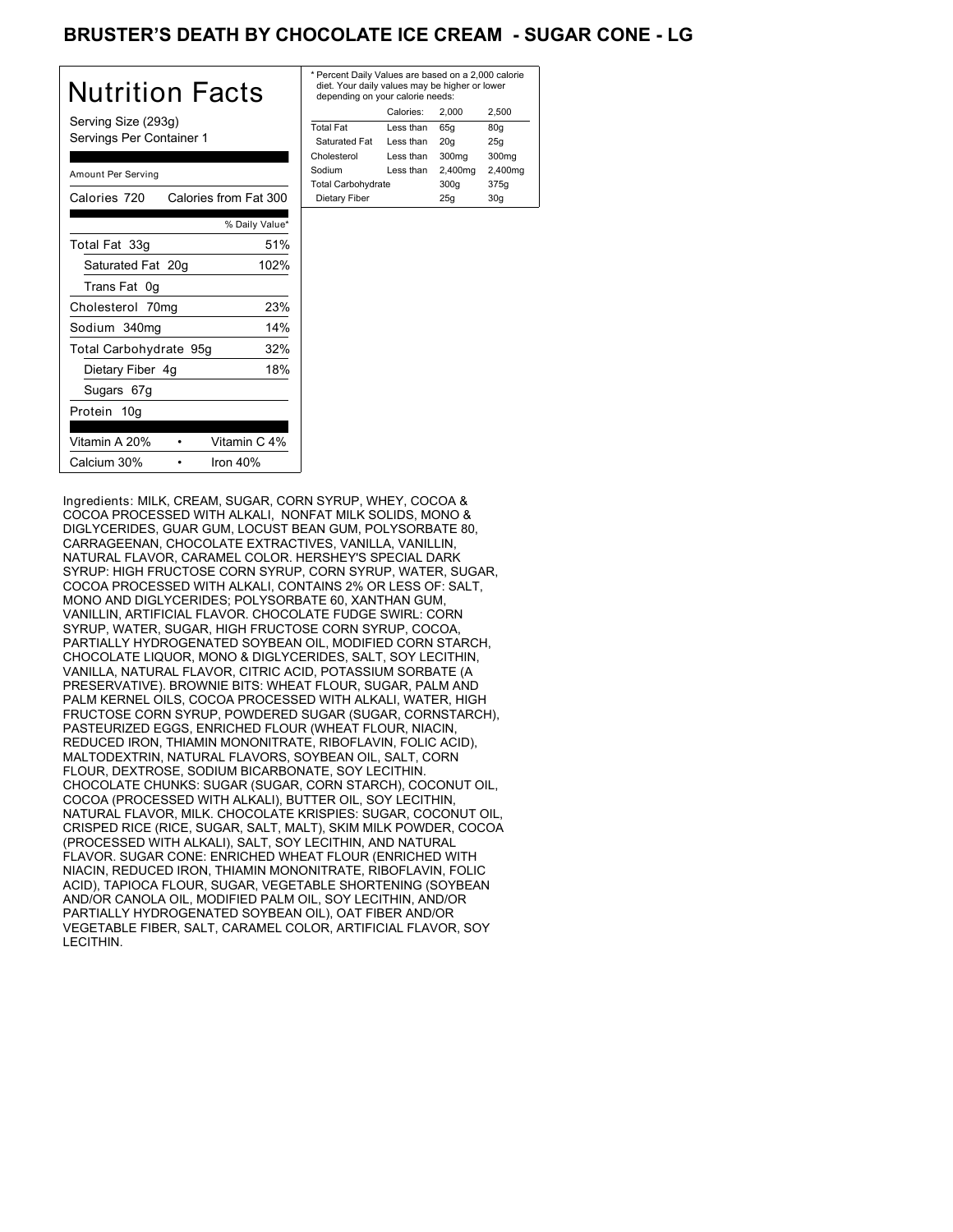# BRUSTER'S DEATH BY CHOCOLATE ICE CREAM - CAKE CONE - SM

| Nutrition Facts                                 | * Pe<br>die<br>de |
|-------------------------------------------------|-------------------|
| Serving Size (146g)<br>Servings Per Container 1 | Tota<br>Sa<br>Cho |
| Amount Per Serving                              | Sod<br>Tota       |
| Calories 360<br>Calories from Fat 150           | Die               |
| % Daily Value*                                  |                   |
| 25%<br>Total Fat 16q                            |                   |
| Saturated Fat 10g<br>51%                        |                   |
| Trans Fat 0g                                    |                   |
| 12%<br>Cholesterol 35mg                         |                   |
| 7%<br>Sodium 170mg                              |                   |
| 16%<br>Total Carbohydrate 47g                   |                   |
| 9%<br>Dietary Fiber 2g                          |                   |
| Sugars 32g                                      |                   |
| Protein 5g                                      |                   |
| Vitamin C 2%<br>Vitamin A 10%                   |                   |
| Calcium 15%<br>Iron $20%$                       |                   |

| * Percent Daily Values are based on a 2,000 calorie<br>diet. Your daily values may be higher or lower<br>depending on your calorie needs: |           |         |                   |
|-------------------------------------------------------------------------------------------------------------------------------------------|-----------|---------|-------------------|
|                                                                                                                                           | Calories: | 2.000   | 2.500             |
| <b>Total Fat</b>                                                                                                                          | Less than | 65q     | 80q               |
| Saturated Fat                                                                                                                             | Less than | 20q     | 25q               |
| Cholesterol                                                                                                                               | Less than | 300mg   | 300 <sub>mq</sub> |
| Sodium                                                                                                                                    | Less than | 2,400mg | 2,400mg           |
| <b>Total Carbohydrate</b>                                                                                                                 |           | 300q    | 375g              |
| Dietary Fiber                                                                                                                             |           | 25q     | 30q               |
|                                                                                                                                           |           |         |                   |

Ingredients: MILK, CREAM, SUGAR, CORN SYRUP, WHEY, COCOA & COCOA PROCESSED WITH ALKALI, NONFAT MILK SOLIDS, MONO & DIGLYCERIDES, GUAR GUM, LOCUST BEAN GUM, POLYSORBATE 80, CARRAGEENAN, CHOCOLATE EXTRACTIVES, VANILLA, VANILLIN, NATURAL FLAVOR, CARAMEL COLOR. HERSHEY'S SPECIAL DARK SYRUP: HIGH FRUCTOSE CORN SYRUP, CORN SYRUP, WATER, SUGAR, COCOA PROCESSED WITH ALKALI, CONTAINS 2% OR LESS OF: SALT, MONO AND DIGLYCERIDES; POLYSORBATE 60, XANTHAN GUM, VANILLIN, ARTIFICIAL FLAVOR. CHOCOLATE FUDGE SWIRL: CORN SYRUP, WATER, SUGAR, HIGH FRUCTOSE CORN SYRUP, COCOA, PARTIALLY HYDROGENATED SOYBEAN OIL, MODIFIED CORN STARCH, CHOCOLATE LIQUOR, MONO & DIGLYCERIDES, SALT, SOY LECITHIN, VANILLA, NATURAL FLAVOR, CITRIC ACID, POTASSIUM SORBATE (A PRESERVATIVE). BROWNIE BITS: WHEAT FLOUR, SUGAR, PALM AND PALM KERNEL OILS, COCOA PROCESSED WITH ALKALI, WATER, HIGH FRUCTOSE CORN SYRUP, POWDERED SUGAR (SUGAR, CORNSTARCH), PASTEURIZED EGGS, ENRICHED FLOUR (WHEAT FLOUR, NIACIN, REDUCED IRON, THIAMIN MONONITRATE, RIBOFLAVIN, FOLIC ACID), MALTODEXTRIN, NATURAL FLAVORS, SOYBEAN OIL, SALT, CORN FLOUR, DEXTROSE, SODIUM BICARBONATE, SOY LECITHIN. CHOCOLATE CHUNKS: SUGAR (SUGAR, CORN STARCH), COCONUT OIL, COCOA (PROCESSED WITH ALKALI), BUTTER OIL, SOY LECITHIN, NATURAL FLAVOR, MILK. CHOCOLATE KRISPIES: SUGAR, COCONUT OIL, CRISPED RICE (RICE, SUGAR, SALT, MALT), SKIM MILK POWDER, COCOA (PROCESSED WITH ALKALI), SALT, SOY LECITHIN, AND NATURAL FLAVOR. CAKE CONE: ENRICHED WHEAT FLOUR (ENRICHED WITH NIACIN, REDUCED IRON, THIAMIN MONONITRATE, RIBOFLAVIN, FOLIC ACID), TAPIOCA FLOUR, SUGAR, VEGETABLE OIL SHORTENING (SOYBEAN AND/OR CANOLA OIL, MODIFIED PALM OIL, SOY LECITHIN, AND/OR PARTIALLY HYDROGENATED SOYBEAN OIL), LEAVENING (SODIUM BICARBONATE, AMMONIUM BICARBONATE), SALT, NATURAL FLAVOR, ANNATTO (VEGETABLE COLOR).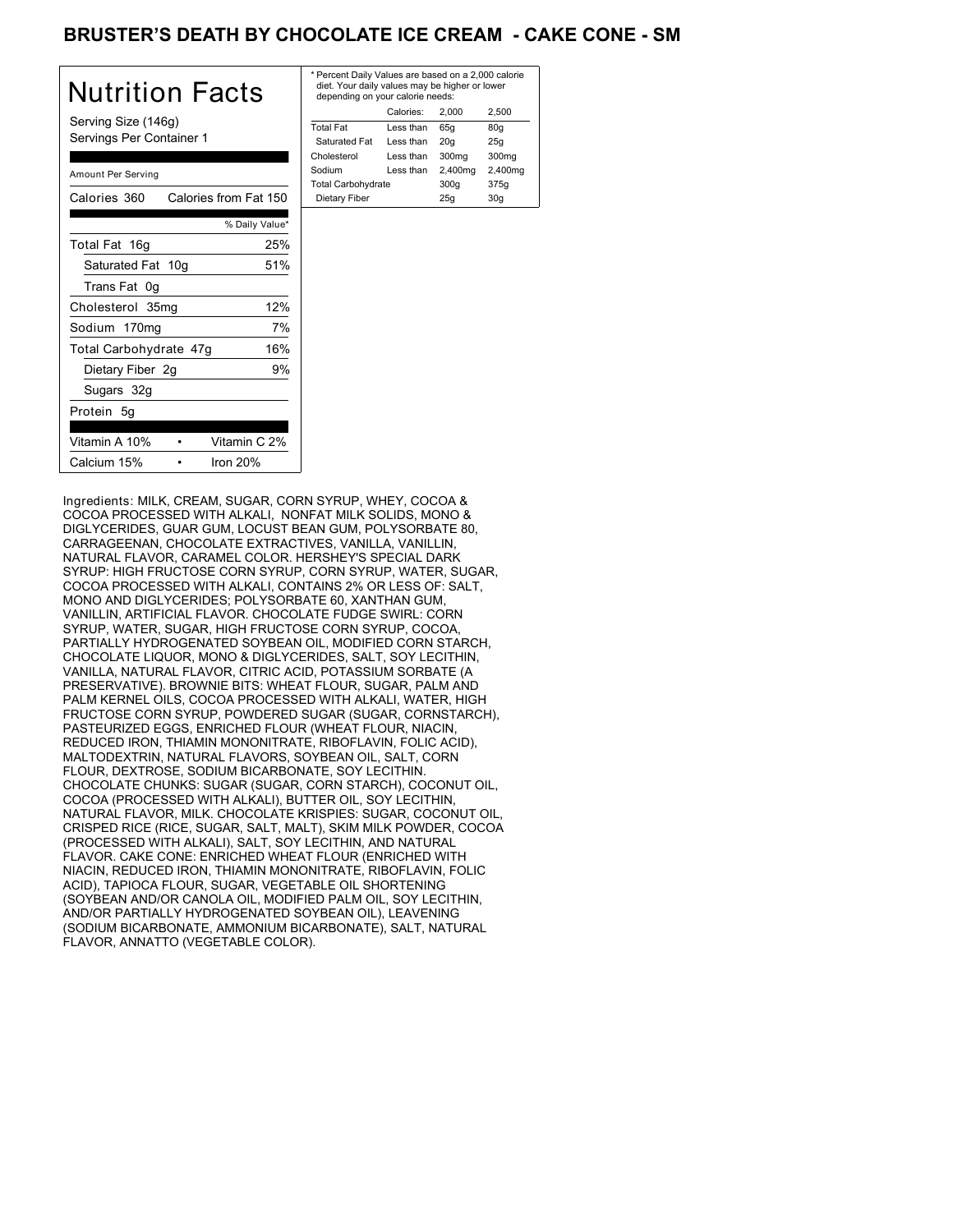# BRUSTER'S DEATH BY CHOCOLATE ICE CREAM **- CAKE CONE - REG**

| Nutrition Facts                                 | $*$ Pe<br>die<br>de |
|-------------------------------------------------|---------------------|
| Serving Size (216g)<br>Servings Per Container 1 | Tota<br>Sa<br>Cho   |
| Amount Per Serving                              | Soc<br>Tota         |
| Calories from Fat 220<br>Calories 520           | Di                  |
| % Daily Value*                                  |                     |
| Total Fat 25g<br>38%                            |                     |
| Saturated Fat 15g<br>77%                        |                     |
| Trans Fat 0g                                    |                     |
| 17%<br>Cholesterol 50mg                         |                     |
| 10%<br>Sodium 250mg                             |                     |
| 22%<br>Total Carbohydrate 67g                   |                     |
| 13%<br>Dietary Fiber 3g                         |                     |
| Sugars 48g                                      |                     |
| Protein 8g                                      |                     |
| Vitamin C 4%<br>Vitamin A 15%                   |                     |
| Calcium 20%<br>Iron $30%$                       |                     |

| * Percent Daily Values are based on a 2,000 calorie<br>diet. Your daily values may be higher or lower<br>depending on your calorie needs: |           |         |                   |
|-------------------------------------------------------------------------------------------------------------------------------------------|-----------|---------|-------------------|
|                                                                                                                                           | Calories: | 2.000   | 2.500             |
| <b>Total Fat</b>                                                                                                                          | Less than | 65q     | 80q               |
| Saturated Fat                                                                                                                             | Less than | 20q     | 25q               |
| Cholesterol                                                                                                                               | Less than | 300mg   | 300 <sub>mq</sub> |
| Sodium                                                                                                                                    | Less than | 2,400mg | 2,400mg           |
| <b>Total Carbohydrate</b>                                                                                                                 |           | 300q    | 375g              |
| Dietary Fiber                                                                                                                             |           | 25q     | 30q               |
|                                                                                                                                           |           |         |                   |

Ingredients: MILK, CREAM, SUGAR, CORN SYRUP, WHEY, COCOA & COCOA PROCESSED WITH ALKALI, NONFAT MILK SOLIDS, MONO & DIGLYCERIDES, GUAR GUM, LOCUST BEAN GUM, POLYSORBATE 80, CARRAGEENAN, CHOCOLATE EXTRACTIVES, VANILLA, VANILLIN, NATURAL FLAVOR, CARAMEL COLOR. HERSHEY'S SPECIAL DARK SYRUP: HIGH FRUCTOSE CORN SYRUP, CORN SYRUP, WATER, SUGAR, COCOA PROCESSED WITH ALKALI, CONTAINS 2% OR LESS OF: SALT, MONO AND DIGLYCERIDES; POLYSORBATE 60, XANTHAN GUM, VANILLIN, ARTIFICIAL FLAVOR. CHOCOLATE FUDGE SWIRL: CORN SYRUP, WATER, SUGAR, HIGH FRUCTOSE CORN SYRUP, COCOA, PARTIALLY HYDROGENATED SOYBEAN OIL, MODIFIED CORN STARCH, CHOCOLATE LIQUOR, MONO & DIGLYCERIDES, SALT, SOY LECITHIN, VANILLA, NATURAL FLAVOR, CITRIC ACID, POTASSIUM SORBATE (A PRESERVATIVE). BROWNIE BITS: WHEAT FLOUR, SUGAR, PALM AND PALM KERNEL OILS, COCOA PROCESSED WITH ALKALI, WATER, HIGH FRUCTOSE CORN SYRUP, POWDERED SUGAR (SUGAR, CORNSTARCH), PASTEURIZED EGGS, ENRICHED FLOUR (WHEAT FLOUR, NIACIN, REDUCED IRON, THIAMIN MONONITRATE, RIBOFLAVIN, FOLIC ACID), MALTODEXTRIN, NATURAL FLAVORS, SOYBEAN OIL, SALT, CORN FLOUR, DEXTROSE, SODIUM BICARBONATE, SOY LECITHIN. CHOCOLATE CHUNKS: SUGAR (SUGAR, CORN STARCH), COCONUT OIL, COCOA (PROCESSED WITH ALKALI), BUTTER OIL, SOY LECITHIN, NATURAL FLAVOR, MILK. CHOCOLATE KRISPIES: SUGAR, COCONUT OIL, CRISPED RICE (RICE, SUGAR, SALT, MALT), SKIM MILK POWDER, COCOA (PROCESSED WITH ALKALI), SALT, SOY LECITHIN, AND NATURAL FLAVOR. CAKE CONE: ENRICHED WHEAT FLOUR (ENRICHED WITH NIACIN, REDUCED IRON, THIAMIN MONONITRATE, RIBOFLAVIN, FOLIC ACID), TAPIOCA FLOUR, SUGAR, VEGETABLE OIL SHORTENING (SOYBEAN AND/OR CANOLA OIL, MODIFIED PALM OIL, SOY LECITHIN, AND/OR PARTIALLY HYDROGENATED SOYBEAN OIL), LEAVENING (SODIUM BICARBONATE, AMMONIUM BICARBONATE), SALT, NATURAL FLAVOR, ANNATTO (VEGETABLE COLOR).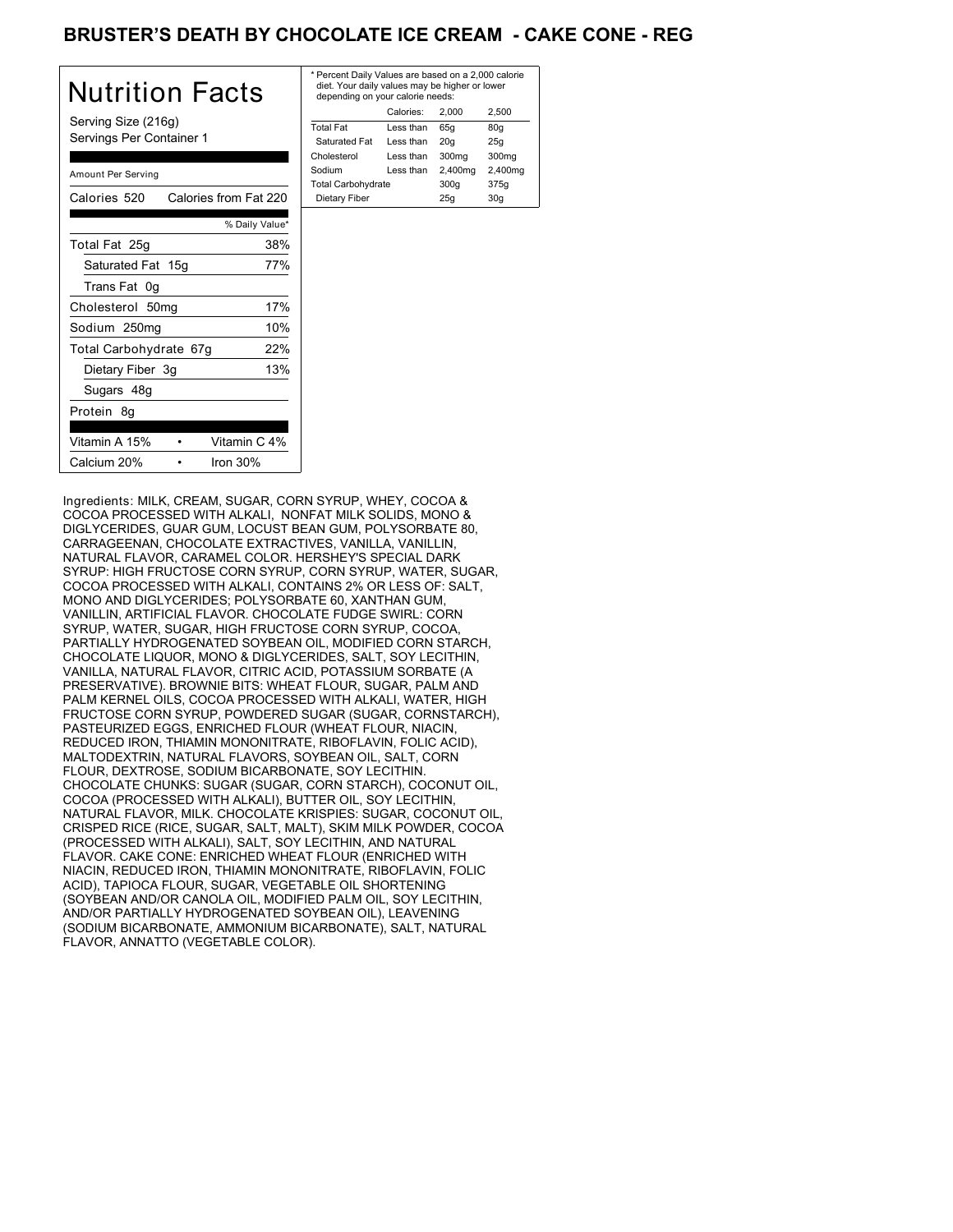# BRUSTER'S DEATH BY CHOCOLATE ICE CREAM **- CAKE CONE - LG**

| Nutrition Facts                                 | * P<br>d<br>$\overline{d}$ |
|-------------------------------------------------|----------------------------|
| Serving Size (286g)<br>Servings Per Container 1 | To<br>S<br>Ch              |
| Amount Per Serving                              | So<br>To                   |
| Calories 690<br>Calories from Fat 300           | D                          |
| % Daily Value*                                  |                            |
| 50%<br>Total Fat 33g                            |                            |
| 102%<br>Saturated Fat 20g                       |                            |
| Trans Fat 0g                                    |                            |
| 23%<br>Cholesterol 70mg                         |                            |
| Sodium 330mg<br>14%                             |                            |
| 29%<br>Total Carbohydrate 88g                   |                            |
| 18%<br>Dietary Fiber 4g                         |                            |
| Sugars 64g                                      |                            |
| Protein 10g                                     |                            |
| Vitamin A 20%<br>Vitamin C 4%                   |                            |
| Calcium 25%<br>Iron 40%                         |                            |

| * Percent Daily Values are based on a 2,000 calorie<br>diet. Your daily values may be higher or lower<br>depending on your calorie needs: |           |         |                   |
|-------------------------------------------------------------------------------------------------------------------------------------------|-----------|---------|-------------------|
|                                                                                                                                           | Calories: | 2.000   | 2.500             |
| <b>Total Fat</b>                                                                                                                          | Less than | 65q     | 80q               |
| Saturated Fat                                                                                                                             | Less than | 20q     | 25q               |
| Cholesterol                                                                                                                               | Less than | 300mg   | 300 <sub>mq</sub> |
| Sodium                                                                                                                                    | Less than | 2,400mg | 2,400mg           |
| <b>Total Carbohydrate</b>                                                                                                                 |           | 300q    | 375g              |
| 25q<br>30q<br>Dietary Fiber                                                                                                               |           |         |                   |
|                                                                                                                                           |           |         |                   |

Ingredients: MILK, CREAM, SUGAR, CORN SYRUP, WHEY, COCOA & COCOA PROCESSED WITH ALKALI, NONFAT MILK SOLIDS, MONO & DIGLYCERIDES, GUAR GUM, LOCUST BEAN GUM, POLYSORBATE 80, CARRAGEENAN, CHOCOLATE EXTRACTIVES, VANILLA, VANILLIN, NATURAL FLAVOR, CARAMEL COLOR. HERSHEY'S SPECIAL DARK SYRUP: HIGH FRUCTOSE CORN SYRUP, CORN SYRUP, WATER, SUGAR, COCOA PROCESSED WITH ALKALI, CONTAINS 2% OR LESS OF: SALT, MONO AND DIGLYCERIDES; POLYSORBATE 60, XANTHAN GUM, VANILLIN, ARTIFICIAL FLAVOR. CHOCOLATE FUDGE SWIRL: CORN SYRUP, WATER, SUGAR, HIGH FRUCTOSE CORN SYRUP, COCOA, PARTIALLY HYDROGENATED SOYBEAN OIL, MODIFIED CORN STARCH, CHOCOLATE LIQUOR, MONO & DIGLYCERIDES, SALT, SOY LECITHIN, VANILLA, NATURAL FLAVOR, CITRIC ACID, POTASSIUM SORBATE (A PRESERVATIVE). BROWNIE BITS: WHEAT FLOUR, SUGAR, PALM AND PALM KERNEL OILS, COCOA PROCESSED WITH ALKALI, WATER, HIGH FRUCTOSE CORN SYRUP, POWDERED SUGAR (SUGAR, CORNSTARCH), PASTEURIZED EGGS, ENRICHED FLOUR (WHEAT FLOUR, NIACIN, REDUCED IRON, THIAMIN MONONITRATE, RIBOFLAVIN, FOLIC ACID), MALTODEXTRIN, NATURAL FLAVORS, SOYBEAN OIL, SALT, CORN FLOUR, DEXTROSE, SODIUM BICARBONATE, SOY LECITHIN. CHOCOLATE CHUNKS: SUGAR (SUGAR, CORN STARCH), COCONUT OIL, COCOA (PROCESSED WITH ALKALI), BUTTER OIL, SOY LECITHIN, NATURAL FLAVOR, MILK. CHOCOLATE KRISPIES: SUGAR, COCONUT OIL, CRISPED RICE (RICE, SUGAR, SALT, MALT), SKIM MILK POWDER, COCOA (PROCESSED WITH ALKALI), SALT, SOY LECITHIN, AND NATURAL FLAVOR. CAKE CONE: ENRICHED WHEAT FLOUR (ENRICHED WITH NIACIN, REDUCED IRON, THIAMIN MONONITRATE, RIBOFLAVIN, FOLIC ACID), TAPIOCA FLOUR, SUGAR, VEGETABLE OIL SHORTENING (SOYBEAN AND/OR CANOLA OIL, MODIFIED PALM OIL, SOY LECITHIN, AND/OR PARTIALLY HYDROGENATED SOYBEAN OIL), LEAVENING (SODIUM BICARBONATE, AMMONIUM BICARBONATE), SALT, NATURAL FLAVOR, ANNATTO (VEGETABLE COLOR).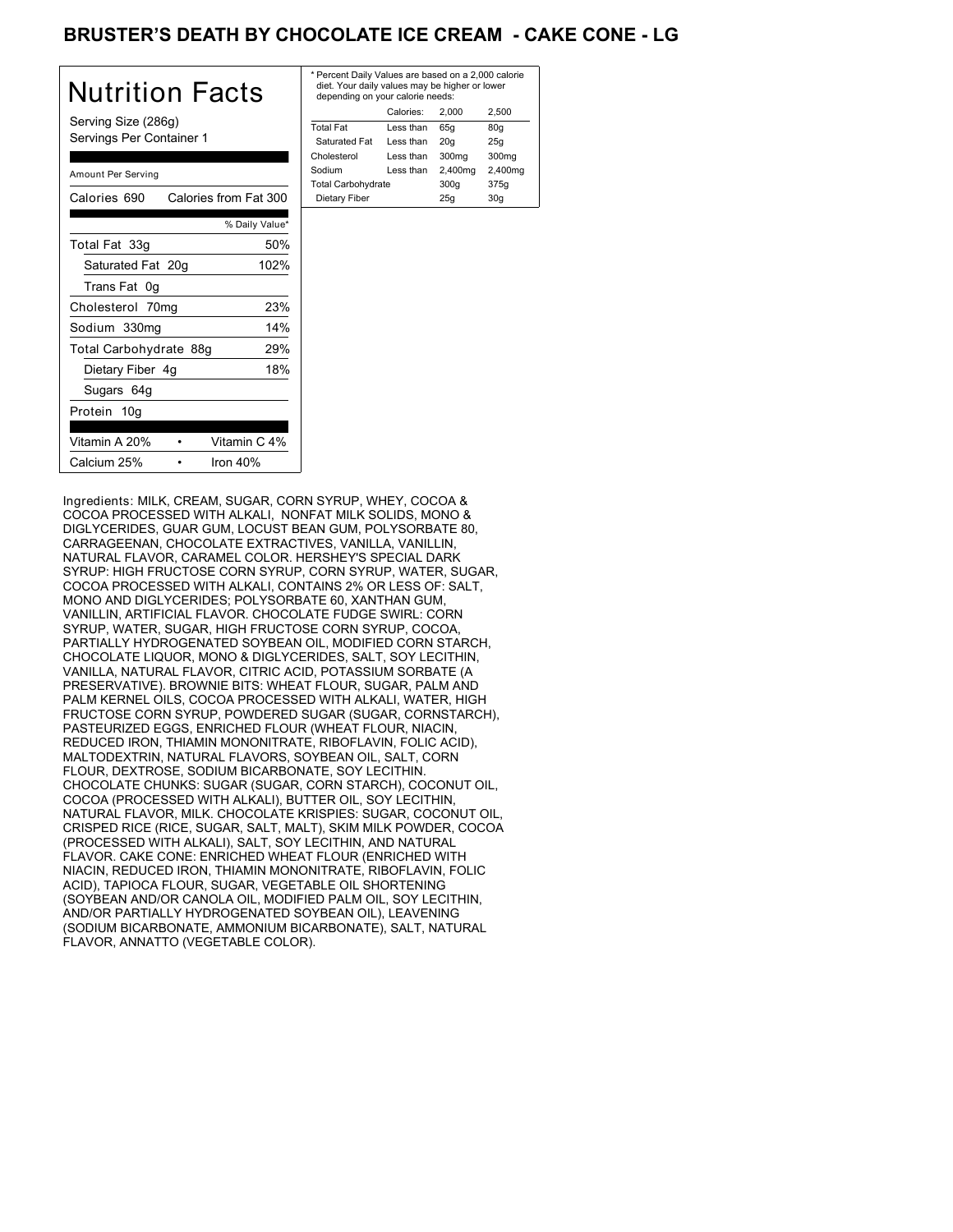## BRUSTER'S DEATH BY CHOCOLATE ICE CREAM - WAFFLE CONE - SM

| Nutrition Facts                                 | * Per<br>diet<br>dep   |
|-------------------------------------------------|------------------------|
| Serving Size (170g)<br>Servings Per Container 1 | Total<br>Satu          |
| Amount Per Serving                              | Chole<br>Sodi<br>Total |
| Calories from Fat 180<br>Calories 460           | Diet                   |
| % Daily Value*                                  |                        |
| 30%<br>Total Fat 19g                            |                        |
| Saturated Fat 11g<br>55%                        |                        |
| Trans Fat 0g                                    |                        |
| 14%<br>Cholesterol 45mg                         |                        |
| 7%<br>Sodium 160mg                              |                        |
| 22%<br>Total Carbohydrate 65g                   |                        |
| 9%<br>Dietary Fiber 2g                          |                        |
| Sugars 42g                                      |                        |
| Protein 6g                                      |                        |
| Vitamin A 10%<br>Vitamin C 2%                   |                        |
| Iron $20%$<br>Calcium 15%                       |                        |

| * Percent Daily Values are based on a 2,000 calorie<br>diet. Your daily values may be higher or lower<br>depending on your calorie needs: |           |         |                   |
|-------------------------------------------------------------------------------------------------------------------------------------------|-----------|---------|-------------------|
|                                                                                                                                           | Calories: | 2.000   | 2.500             |
| <b>Total Fat</b>                                                                                                                          | Less than | 65q     | 80q               |
| Saturated Fat                                                                                                                             | Less than | 20q     | 25q               |
| Cholesterol                                                                                                                               | Less than | 300mg   | 300 <sub>mq</sub> |
| Sodium                                                                                                                                    | Less than | 2,400mg | 2,400mg           |
| <b>Total Carbohydrate</b>                                                                                                                 |           | 300q    | 375g              |
| Dietary Fiber                                                                                                                             |           | 25q     | 30q               |
|                                                                                                                                           |           |         |                   |

Ingredients: MILK, CREAM, SUGAR, CORN SYRUP, WHEY, COCOA & COCOA PROCESSED WITH ALKALI, NONFAT MILK SOLIDS, MONO & DIGLYCERIDES, GUAR GUM, LOCUST BEAN GUM, POLYSORBATE 80, CARRAGEENAN, CHOCOLATE EXTRACTIVES, VANILLA, VANILLIN, NATURAL FLAVOR, CARAMEL COLOR. HERSHEY'S SPECIAL DARK SYRUP: HIGH FRUCTOSE CORN SYRUP, CORN SYRUP, WATER, SUGAR, COCOA PROCESSED WITH ALKALI, CONTAINS 2% OR LESS OF: SALT, MONO AND DIGLYCERIDES; POLYSORBATE 60, XANTHAN GUM, VANILLIN, ARTIFICIAL FLAVOR. CHOCOLATE FUDGE SWIRL: CORN SYRUP, WATER, SUGAR, HIGH FRUCTOSE CORN SYRUP, COCOA, PARTIALLY HYDROGENATED SOYBEAN OIL, MODIFIED CORN STARCH, CHOCOLATE LIQUOR, MONO & DIGLYCERIDES, SALT, SOY LECITHIN, VANILLA, NATURAL FLAVOR, CITRIC ACID, POTASSIUM SORBATE (A PRESERVATIVE). BROWNIE BITS: WHEAT FLOUR, SUGAR, PALM AND PALM KERNEL OILS, COCOA PROCESSED WITH ALKALI, WATER, HIGH FRUCTOSE CORN SYRUP, POWDERED SUGAR (SUGAR, CORNSTARCH), PASTEURIZED EGGS, ENRICHED FLOUR (WHEAT FLOUR, NIACIN, REDUCED IRON, THIAMIN MONONITRATE, RIBOFLAVIN, FOLIC ACID), MALTODEXTRIN, NATURAL FLAVORS, SOYBEAN OIL, SALT, CORN FLOUR, DEXTROSE, SODIUM BICARBONATE, SOY LECITHIN. CHOCOLATE CHUNKS: SUGAR (SUGAR, CORN STARCH), COCONUT OIL, COCOA (PROCESSED WITH ALKALI), BUTTER OIL, SOY LECITHIN, NATURAL FLAVOR, MILK. CHOCOLATE KRISPIES: SUGAR, COCONUT OIL, CRISPED RICE (RICE, SUGAR, SALT, MALT), SKIM MILK POWDER, COCOA (PROCESSED WITH ALKALI), SALT, SOY LECITHIN, AND NATURAL FLAVOR. WAFFLE CONE: ENRICHED BLEACHED WHEAT FLOUR (ENRICHED WITH NIACIN, REDUCED IRON, THIAMIN MONONITRATE, RIBOFLAVIN, FOLIC ACID), SUGAR, VEGETABLE SHORTENING (PARTIALLY HYDROGENATED SOYBEAN AND COTTONSEED OILS), WHOLE EGG, ARTIFICIAL FLAVOR (INCLUDING MALTODEXTRIN, MODIFIED CORNSTARCH, BUTTER, BUTTERMILK), DEXTROSE, SOY LECITHIN, ARTIFICIAL VANILLA FLAVOR.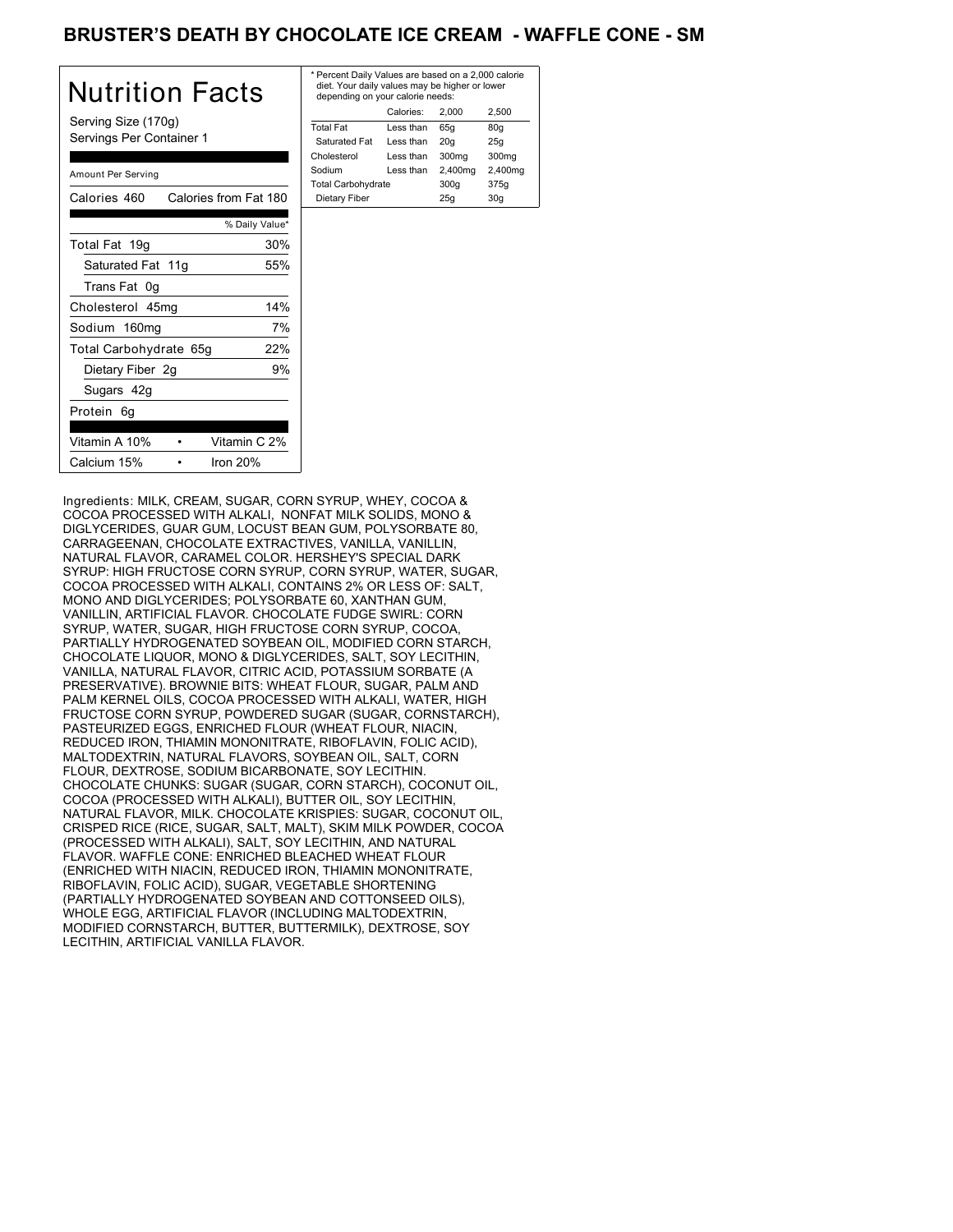# BRUSTER'S DEATH BY CHOCOLATE ICE CREAM - WAFFLE CONE - REG

| <b>Nutrition Facts</b>                          | * Pe<br>die<br>de |
|-------------------------------------------------|-------------------|
| Serving Size (240g)<br>Servings Per Container 1 | Tota<br>Sa        |
| Amount Per Serving                              | Cho<br>Soc<br>Tot |
| Calories from Fat 250<br>Calories 630           | Di                |
| % Daily Value*                                  |                   |
| 43%<br>Total Fat 28g                            |                   |
| Saturated Fat 16g<br>81%                        |                   |
| Trans Fat 0g                                    |                   |
| 20%<br>Cholesterol 60mg                         |                   |
| 10%<br>Sodium 240mg                             |                   |
| Total Carbohydrate 85g<br>28%                   |                   |
| 13%<br>Dietary Fiber 3g                         |                   |
| Sugars 58g                                      |                   |
| Protein 9g                                      |                   |
| Vitamin A 15%<br>Vitamin C 4%                   |                   |
| Calcium 20%<br>Iron $30%$                       |                   |

| * Percent Daily Values are based on a 2,000 calorie<br>diet. Your daily values may be higher or lower<br>depending on your calorie needs: |           |         |         |
|-------------------------------------------------------------------------------------------------------------------------------------------|-----------|---------|---------|
|                                                                                                                                           | Calories: | 2.000   | 2.500   |
| <b>Total Fat</b>                                                                                                                          | Less than | 65q     | 80q     |
| Saturated Fat                                                                                                                             | Less than | 20q     | 25q     |
| Cholesterol                                                                                                                               | Less than | 300mg   | 300mg   |
| Sodium                                                                                                                                    | Less than | 2,400mg | 2,400mg |
| <b>Total Carbohydrate</b>                                                                                                                 |           | 300q    | 375g    |
| Dietary Fiber                                                                                                                             |           | 25q     | 30q     |
|                                                                                                                                           |           |         |         |

Ingredients: MILK, CREAM, SUGAR, CORN SYRUP, WHEY, COCOA & COCOA PROCESSED WITH ALKALI, NONFAT MILK SOLIDS, MONO & DIGLYCERIDES, GUAR GUM, LOCUST BEAN GUM, POLYSORBATE 80, CARRAGEENAN, CHOCOLATE EXTRACTIVES, VANILLA, VANILLIN, NATURAL FLAVOR, CARAMEL COLOR. HERSHEY'S SPECIAL DARK SYRUP: HIGH FRUCTOSE CORN SYRUP, CORN SYRUP, WATER, SUGAR, COCOA PROCESSED WITH ALKALI, CONTAINS 2% OR LESS OF: SALT, MONO AND DIGLYCERIDES; POLYSORBATE 60, XANTHAN GUM, VANILLIN, ARTIFICIAL FLAVOR. CHOCOLATE FUDGE SWIRL: CORN SYRUP, WATER, SUGAR, HIGH FRUCTOSE CORN SYRUP, COCOA, PARTIALLY HYDROGENATED SOYBEAN OIL, MODIFIED CORN STARCH, CHOCOLATE LIQUOR, MONO & DIGLYCERIDES, SALT, SOY LECITHIN, VANILLA, NATURAL FLAVOR, CITRIC ACID, POTASSIUM SORBATE (A PRESERVATIVE). BROWNIE BITS: WHEAT FLOUR, SUGAR, PALM AND PALM KERNEL OILS, COCOA PROCESSED WITH ALKALI, WATER, HIGH FRUCTOSE CORN SYRUP, POWDERED SUGAR (SUGAR, CORNSTARCH), PASTEURIZED EGGS, ENRICHED FLOUR (WHEAT FLOUR, NIACIN, REDUCED IRON, THIAMIN MONONITRATE, RIBOFLAVIN, FOLIC ACID), MALTODEXTRIN, NATURAL FLAVORS, SOYBEAN OIL, SALT, CORN FLOUR, DEXTROSE, SODIUM BICARBONATE, SOY LECITHIN. CHOCOLATE CHUNKS: SUGAR (SUGAR, CORN STARCH), COCONUT OIL, COCOA (PROCESSED WITH ALKALI), BUTTER OIL, SOY LECITHIN, NATURAL FLAVOR, MILK. CHOCOLATE KRISPIES: SUGAR, COCONUT OIL, CRISPED RICE (RICE, SUGAR, SALT, MALT), SKIM MILK POWDER, COCOA (PROCESSED WITH ALKALI), SALT, SOY LECITHIN, AND NATURAL FLAVOR. WAFFLE CONE: ENRICHED BLEACHED WHEAT FLOUR (ENRICHED WITH NIACIN, REDUCED IRON, THIAMIN MONONITRATE, RIBOFLAVIN, FOLIC ACID), SUGAR, VEGETABLE SHORTENING (PARTIALLY HYDROGENATED SOYBEAN AND COTTONSEED OILS), WHOLE EGG, ARTIFICIAL FLAVOR (INCLUDING MALTODEXTRIN, MODIFIED CORNSTARCH, BUTTER, BUTTERMILK), DEXTROSE, SOY LECITHIN, ARTIFICIAL VANILLA FLAVOR.